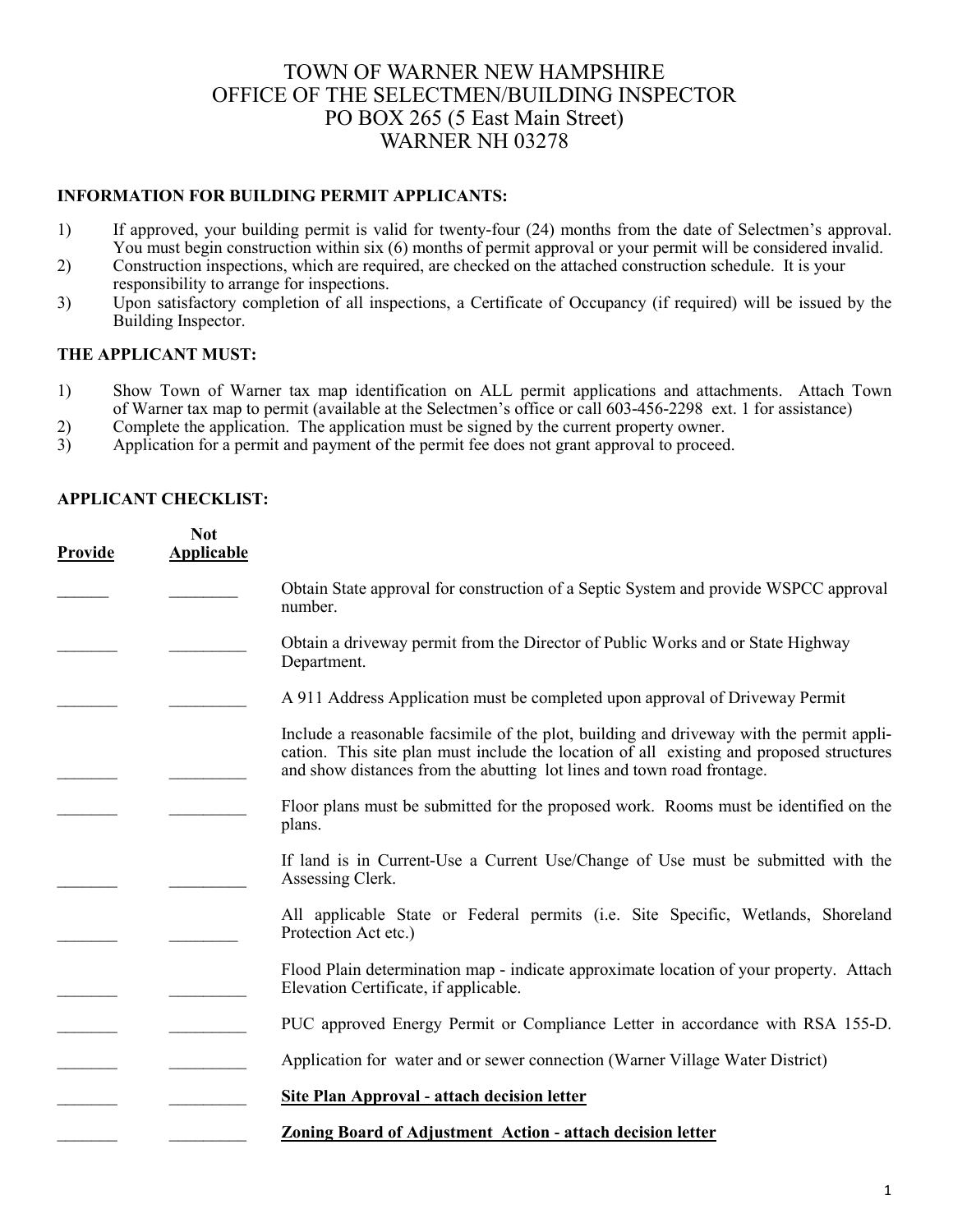## **TOWN OF WARNER -- APPLICATION FOR A BUILDING PERMIT**

|                                                                                                                                    | PERMIT FEE                                                                                                                 |                                                                                                                    |  |
|------------------------------------------------------------------------------------------------------------------------------------|----------------------------------------------------------------------------------------------------------------------------|--------------------------------------------------------------------------------------------------------------------|--|
|                                                                                                                                    |                                                                                                                            |                                                                                                                    |  |
|                                                                                                                                    |                                                                                                                            |                                                                                                                    |  |
|                                                                                                                                    |                                                                                                                            |                                                                                                                    |  |
|                                                                                                                                    |                                                                                                                            |                                                                                                                    |  |
|                                                                                                                                    |                                                                                                                            |                                                                                                                    |  |
|                                                                                                                                    |                                                                                                                            |                                                                                                                    |  |
|                                                                                                                                    |                                                                                                                            |                                                                                                                    |  |
|                                                                                                                                    |                                                                                                                            |                                                                                                                    |  |
|                                                                                                                                    |                                                                                                                            |                                                                                                                    |  |
|                                                                                                                                    |                                                                                                                            |                                                                                                                    |  |
| <b>Type of Construction</b>                                                                                                        | <b>Proposed Use - New Construction:</b>                                                                                    | <b>Proposed Use - Existing Space:</b>                                                                              |  |
| New Building<br>Addition<br>Alteration<br>$\overline{\phantom{0}}$<br>Repair Replacement<br>Foundation Only<br>Demolition<br>Other | Single Family<br>$\Box$ Duplex<br>3 or more Family<br>Garage/Carport<br>Addition - Specify _________________<br>Commercial | <b>Finish Upstairs</b><br><b>Finish Basement</b><br>Conversion                                                     |  |
| <b>Septic Approval</b><br>$WSPCC$ Approval #                                                                                       | If adding bedrooms you must provide approved septic design adequate for # of bedrooms.                                     |                                                                                                                    |  |
| <b>Principal Type of Frame</b><br>Masonry<br>Woodframe<br><b>Structural Steel</b><br>Reinforced Concrete                           | <b>Principal Type of Heating</b><br>Gas<br>Oil<br>Electric<br>Air Hot Water<br>Forced:<br>Coal<br>Central Air Conditioning | <b>Fireplaces/Chimneys</b><br>$\text{Chimneys}\ \#$<br>$\overline{\# \text{ of Flues}}$<br>Masonry $\#$<br>Metal # |  |
| <b>New Construction</b>                                                                                                            | Square footage of structure                                                                                                |                                                                                                                    |  |
|                                                                                                                                    |                                                                                                                            |                                                                                                                    |  |
| Square footage of garage                                                                                                           |                                                                                                                            |                                                                                                                    |  |
|                                                                                                                                    |                                                                                                                            |                                                                                                                    |  |
|                                                                                                                                    |                                                                                                                            |                                                                                                                    |  |
|                                                                                                                                    | Total # bedrooms                                                                                                           |                                                                                                                    |  |

Other:\_\_\_\_\_\_\_\_\_\_\_\_\_\_\_\_\_\_\_\_\_\_\_\_\_\_\_\_\_\_\_\_\_\_\_\_\_\_\_\_\_\_\_\_\_\_\_\_\_\_\_\_\_\_\_\_\_\_\_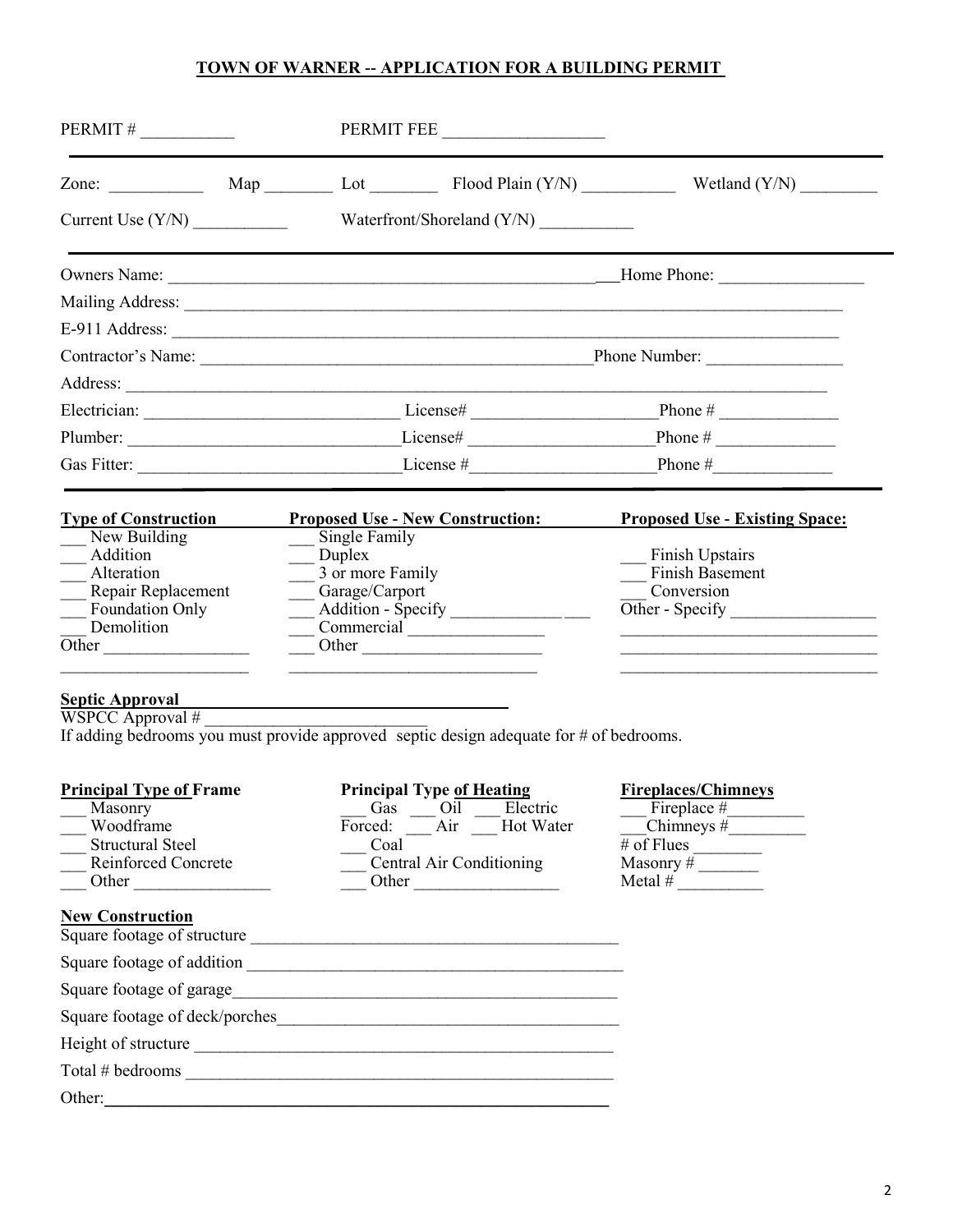| the actual number of bedrooms being used.                                                                                                                                                                                                                                                             |          |              | Owner Release: By signing this application, I understand that the Building Inspector, Code Officer, or other designee of<br>the Board of Selectmen will enter my property as many times as necessary prior to issuance of a Certificate of Occupan-<br>cy to conduct both announced and unannounced inspections of the property. I also understand that this permit is being<br>issued based on the number of bedrooms stated on this application. I understand that if the number of bedrooms is<br>changed through converted use of a room, I am responsible for obtaining a State approved septic approval (design) for                                                                              |
|-------------------------------------------------------------------------------------------------------------------------------------------------------------------------------------------------------------------------------------------------------------------------------------------------------|----------|--------------|---------------------------------------------------------------------------------------------------------------------------------------------------------------------------------------------------------------------------------------------------------------------------------------------------------------------------------------------------------------------------------------------------------------------------------------------------------------------------------------------------------------------------------------------------------------------------------------------------------------------------------------------------------------------------------------------------------|
| Signature                                                                                                                                                                                                                                                                                             | Print    |              |                                                                                                                                                                                                                                                                                                                                                                                                                                                                                                                                                                                                                                                                                                         |
|                                                                                                                                                                                                                                                                                                       |          |              |                                                                                                                                                                                                                                                                                                                                                                                                                                                                                                                                                                                                                                                                                                         |
| <b>Contractor/Owner Release:</b> By signing the Building Permit Application, I certify the following:<br>1.<br><b>Ordinances and Site -Plan Regulations</b><br>2.<br>reference) and all Ordinances (Zoning, Wireless Telecommunications, Floodplain).<br>3.<br>construction of any changes, and<br>4. |          |              | I have read and understand the Town of Warner's Building Code (and all codes adopted by reference), Zoning<br>That all construction will be in compliance with the Town of Warner's Building Code (and all codes adopted by<br>That all alterations in construction plans, such as changes to proposed footprint or location of structure shall be<br>approved by the Board of Selectmen, Building Inspector and/or all other necessary parties prior to the start of<br>I understand that any violation of the Town of Warner's Building Code (and all codes adopted by reference) and/<br>or Ordinances may result in a Stop Work Order, Court Action, or Civil Penalty (or any combination thereof). |
| Signed:                                                                                                                                                                                                                                                                                               |          |              | $(0 \text{where})$ (Print) (Date) (Date)                                                                                                                                                                                                                                                                                                                                                                                                                                                                                                                                                                                                                                                                |
|                                                                                                                                                                                                                                                                                                       |          |              |                                                                                                                                                                                                                                                                                                                                                                                                                                                                                                                                                                                                                                                                                                         |
| Signed: (Contractor) (Print) (Print) (Date)                                                                                                                                                                                                                                                           |          |              |                                                                                                                                                                                                                                                                                                                                                                                                                                                                                                                                                                                                                                                                                                         |
| Special Conditions:                                                                                                                                                                                                                                                                                   |          |              |                                                                                                                                                                                                                                                                                                                                                                                                                                                                                                                                                                                                                                                                                                         |
|                                                                                                                                                                                                                                                                                                       |          |              |                                                                                                                                                                                                                                                                                                                                                                                                                                                                                                                                                                                                                                                                                                         |
|                                                                                                                                                                                                                                                                                                       |          |              |                                                                                                                                                                                                                                                                                                                                                                                                                                                                                                                                                                                                                                                                                                         |
| Approved by the Board of Selectmen:                                                                                                                                                                                                                                                                   |          |              | Date <u>_______________</u>                                                                                                                                                                                                                                                                                                                                                                                                                                                                                                                                                                                                                                                                             |
|                                                                                                                                                                                                                                                                                                       |          |              | Date                                                                                                                                                                                                                                                                                                                                                                                                                                                                                                                                                                                                                                                                                                    |
|                                                                                                                                                                                                                                                                                                       |          |              |                                                                                                                                                                                                                                                                                                                                                                                                                                                                                                                                                                                                                                                                                                         |
| Certificate of Occupancy::                                                                                                                                                                                                                                                                            | Required | Not Required |                                                                                                                                                                                                                                                                                                                                                                                                                                                                                                                                                                                                                                                                                                         |

Description of Project (Required): **We are also assumed as a set of Project** (Required):

Please return this permit and accompanying sketches with appropriate fees to the Selectmen's office. Regular hours are Monday - Thursday 8:00 a.m. - 4:00 p.m. For questions you may call 603-456-2298 ext. 1. Mailing address is PO Box 265 (5 East Main St.), Warner, NH 03278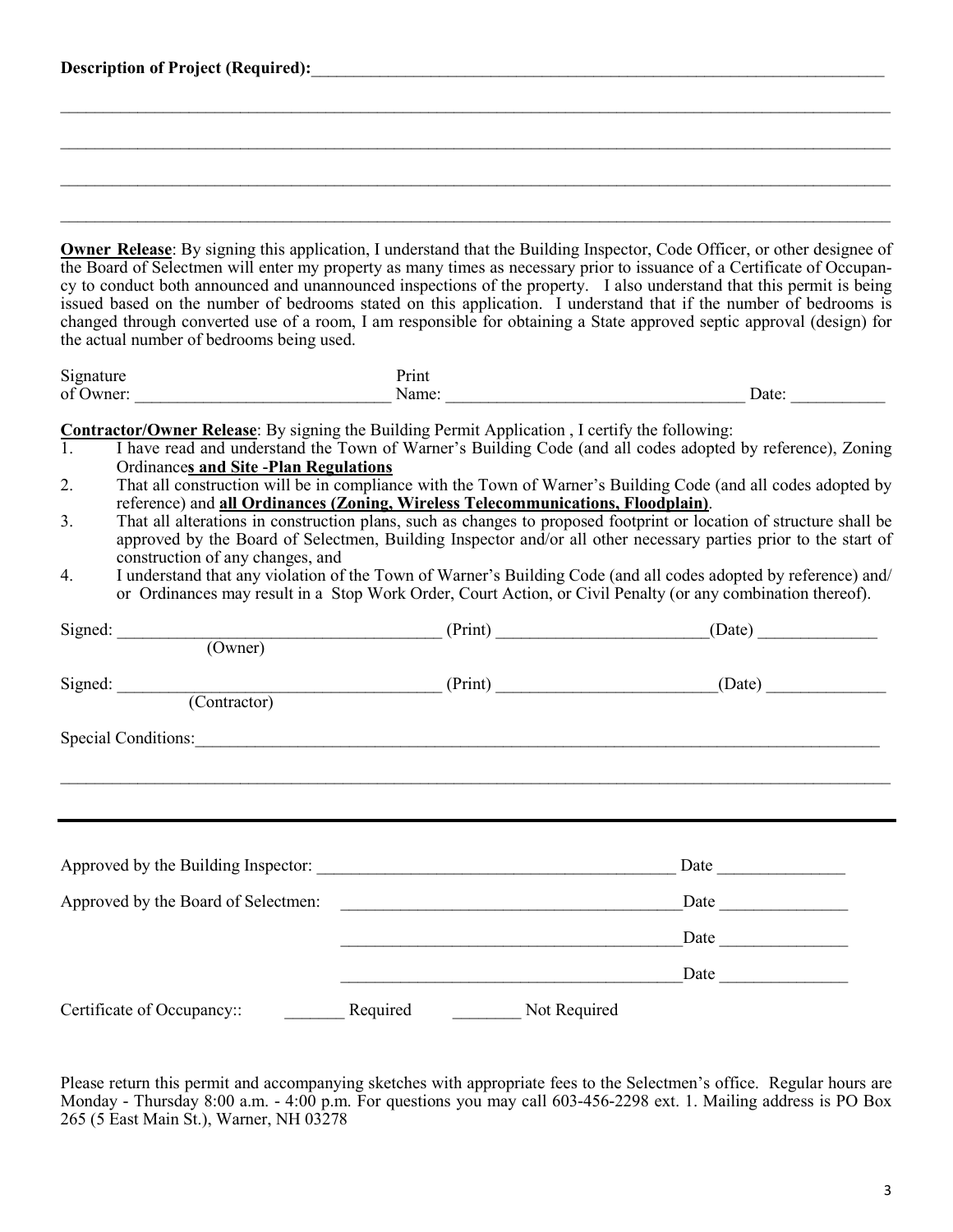of a new business<br>  $$200 + $0.15$  per sq. ft.<br>  $$100 + $0.10$  per sq. ft.<br>  $$100 + $0.10$  per sq. ft.  $$200 + $0.15$  per sq. ft.

 $$75.00 + $0.10$  per sq. ft.

Alterations, Structural Changes & Electrical & Plumbing Permit<br>Changes of Use \$35.00 per inspection \$35.00 per inspection

Commercial Wireless Towers \$20.00 per linear foot plus \$500.00 per co-locator Accessory Building (cabinet)  $$200.00 + $0.15$  per sq. ft

Commercial buildings or construction New residences, barns, garages, modular homes of a new business and mobile homes

Additions, breezeways, porches Sheds (wood, tool, storage), decks \$75.00 + \$0.10 per sq. ft.

\$35.00 per inspection

## **\*Note: Basement square footage is included when calculating fees**

#### **TOWN OF WARNER - REQUIRED CONSTRUCTION INSPECTION SCHEDULE**

| <b>DESCRIPTION</b><br>Driveway Permits                                                                                                     | <b>WHEN</b><br>Before beginning construction<br>and after installation                                                                                                                                                    | <b>INSPECTOR</b><br>Tim Allen<br>603-456-3366<br>Director of Public Works |  |
|--------------------------------------------------------------------------------------------------------------------------------------------|---------------------------------------------------------------------------------------------------------------------------------------------------------------------------------------------------------------------------|---------------------------------------------------------------------------|--|
| Proposed boiler/heating<br>system, review of plans<br>by the Fire Chief                                                                    | Before and after installation                                                                                                                                                                                             | 603-456-3020<br>Sean Toomey<br>Fire Chief                                 |  |
| Foundation: Includes footings<br>slabs, foundation walls, piers,<br>damp proofing, foundation<br>drainage, stoops, porches and<br>terraces | Prior to backfilling                                                                                                                                                                                                      | Tom Baye<br><b>Building Inspector</b><br>603-848-5750                     |  |
| Rough framing, plumbing,<br>electrical, chimney and<br>fireplaces                                                                          | Prior to applying insulation<br>nonstructural interior<br>& exterior wall finish                                                                                                                                          | Tom Baye<br><b>Building Inspector</b><br>603-848-5750                     |  |
| Insulation                                                                                                                                 | Before closing walls                                                                                                                                                                                                      | Tom Baye<br>603-848-5750<br><b>Building Inspector</b>                     |  |
| Final Inspection                                                                                                                           | After completion of wiring,<br>plumbing, heating system and<br>receipt of septic use approval                                                                                                                             | Tom Baye<br><b>Building Inspector</b><br>603-848-5750                     |  |
| Occupancy                                                                                                                                  | Occupancy permits will be issued<br>after full compliance with this<br>schedule. Before moving in, you<br>are required to have hardwired<br>smoke detectors installed on each<br>floor and two $(2)$ safe means of egress | Tom Baye<br>603-848-5750<br><b>Building Inspector</b>                     |  |

**It is your responsibility to arrange for an inspections. To arrange for an inspection, at least two days in advance ,call the Building Inspector. Feel free to call the Selectmen's office, 603-456-2298 ext. 1 if you have questions about your project.**